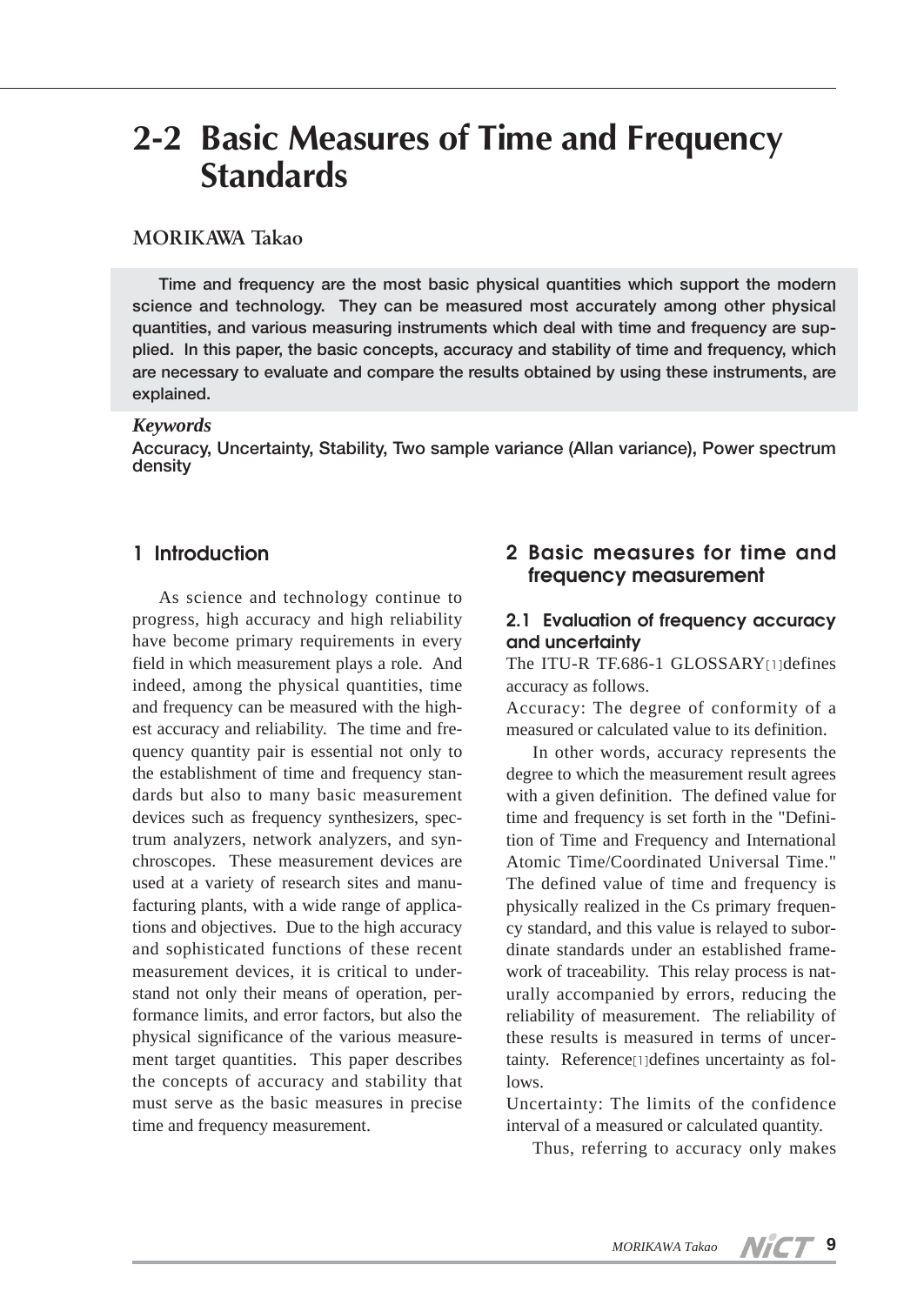sense when one has assessed uncertainty. The means of evaluating uncertainty are described in detail in the ISO's "Guide to the Expression of Uncertainty in Measurement;"[2]therefore this paper will address the assessment process in brief.

The process of evaluating uncertainty is divided into the following steps:

(1) Development of a mathematical model for measurement

(2) Evaluation of uncertainty components

(3) Calculation of combined standard uncertainty

(4) Determination of expanded uncertainty

In the development of a mathematical model (1), the measurement process is first clarified, the error components are enumerated, and the relation between measurement *Y* and input  $X_i$  is expressed in mathematical form:  $Y = f(X_1, X_2, \ldots, X_N)$ . If *f* is not given by a theorem, the *X-Y* relation must be found by experiment. In the evaluation of the components of uncertainty (2), standard uncertainty  $u(x_i)$  is calculated for the estimate of each input,  $x_i$ . Standard uncertainty  $u(x_i)$  of estimate *y* of *Y* is given by the following equation as combined standard uncertainty  $u_c(y)$  by appropriately combining  $u(x_i)$ .

$$
u_c^2(y) = \sum_{i=1}^N \left[ \frac{\partial f}{\partial x_i} \right]^2 u^2(x_i)
$$
 (1)

Note that the above equation assumes that there is no correlation among various values of *xi*. If there is such a correlation, covariants must be considered. In practical measurement, individual measurements of *Y* are distributed near *y*, and most of the measurement results lie within the range  $y \pm k u_c(x_i)$  within a certain confidence level, where *k* is the coverage factor and  $ku_c(x_i)$  is referred to as "expanded uncertainty," and depends on the assumed confidence level. In the case of a normal distribution,  $k = 2$  implies a 95% confidence level and  $k = 3$  implies a 99% confidence level.

Meanwhile, output frequency  $\nu$  of the primary frequency standard is expressed by the following equation.

$$
\nu = \nu_o + \sum \frac{\partial \nu}{\partial x_i} dx_i \tag{2}
$$

where  $\nu_0$  is a defined value, each  $x_i$  is a frequency shift variance (related, for example, to magnetic field shift, second order Doppler shift, resonator cavity frequency shift, black body radiation shift, or shift in gravity potential). For the details of individual shift factors, see Reference[3]. Evaluating the accuracy of a primary frequency standard is equivalent to evaluating the frequency shifts of Eq. (2) and evaluating its uncertainty,  $u(x_i)$ .

Additionally, the frequency  $\nu'$  of a lowerrank standard, such as a secondary frequency standard, is compared with that of a higherrank standard for evaluation.

$$
v' = v + m \tag{3}
$$

Here m is the frequency comparison/measurement result, and its uncertainty is comprised of  $u(v)$  and  $u(m)$ , the uncertainties of the higher-rank standard and the measurement, respectively. If a frequency comparison link such as the GPS common-view method is employed, *u*(*m*) includes uncertainty attributable to the frequency comparison link, in addition to the uncertainty specific to the employed frequency comparison/measurement system.

#### **2.2 Frequency instability**

Reference[1]defines frequency instability as follows.

Frequency instability: Spontaneous and/or environmentally induced frequency change within a given time interval.

In other words, frequency instability represents the degree to which the output frequency of a frequency standard remains constant over a given period of time. Since in most time and frequency applications the atomic frequency standard is operated as a clock over a long period of time, in order to assess frequency instability a measure is required that can express instability not only in the short term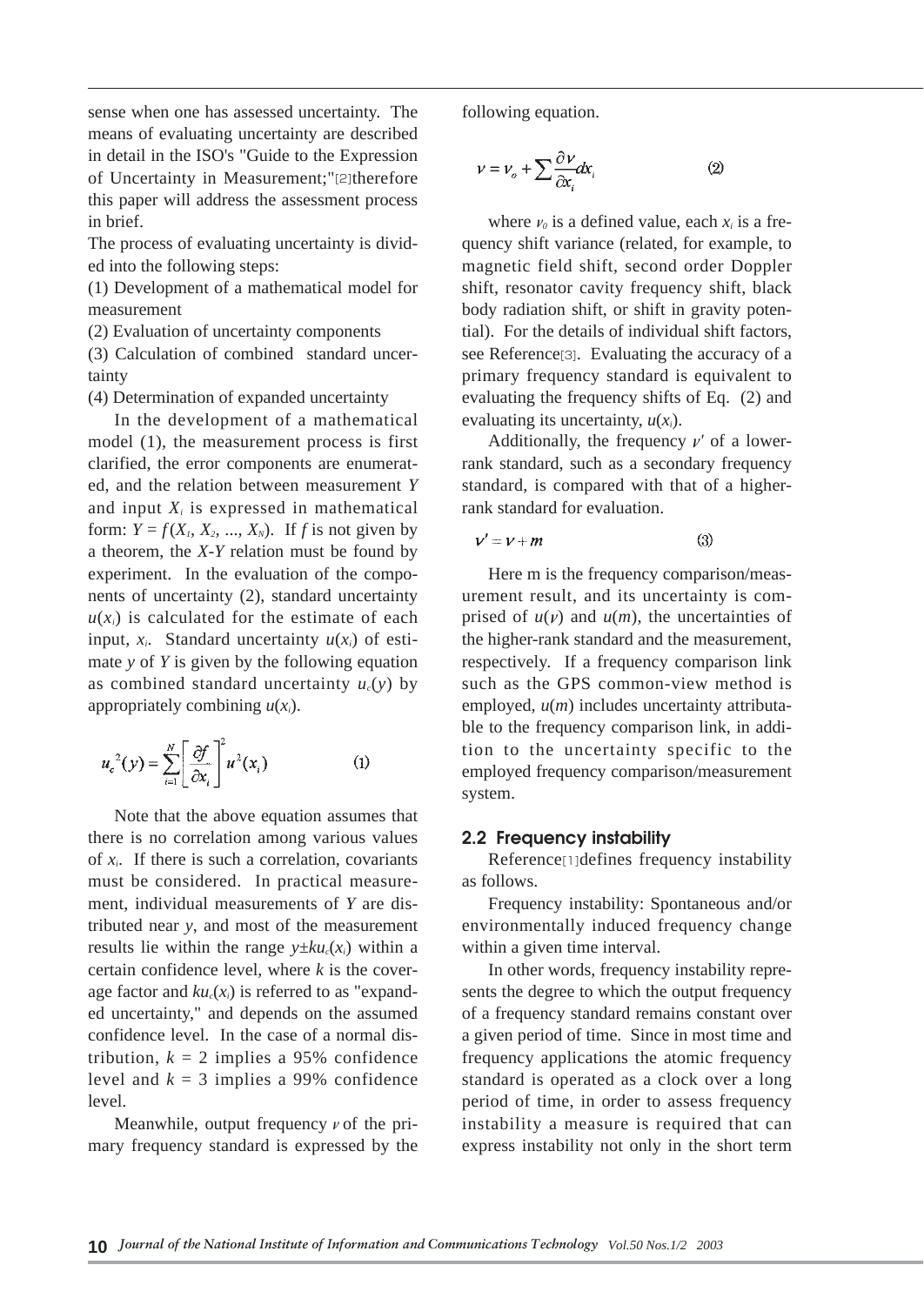but also over long periods―from several months to a year or more.

There are two sources of frequency fluctuations: noise and external disturbances affecting the oscillator and measurement system. Noise can be classified into five types, as described later, in accordance with the various mechanisms of noise generation. Among these types of noise, the classical variance of frequency fluctuation resulting from flicker FM noise or random walk FM noise diverges if these fluctuations are averaged over infinite time. Thus classical variance cannot be used as the measure of frequency instability[4]. External disturbances come from sources such as temperature and magnetic fields, and may consist of periodic disturbances or long-term drifts. Frequency fluctuations differ according to what is termed the frequency "fluctuation factor." It may be possible to determine the dominant fluctuation factors based on the actual behavior of frequency fluctuation within the applied system, thereby improving system performance.

There are two indexes of frequency instability: one for frequency domain and the other for time domain. The index for frequency domain represents frequency fluctuations in the form of a power spectrum density indicating the intensity of slow or rapid frequency fluctuation. The index for time domain, in turn, represents temporal frequency fluctuations averaged over  $\tau$  seconds. Each of these indexes can be converted into the other through a given conversion law. The index for frequency domain is suited for the expression of rapid frequency changes (the Fourier frequency, for example, at approximately 1 Hz or more, with an averaging time of one second or less), and is often used to express the purity of the signal spectrum affected by additive phase noise. In contrast, because the time domain index is appropriate to express frequency and phase stability over relatively long time periods, it is often used in time and frequency standards field. In principle, the number of measurement points (*N*) should be sufficiently large and the variance with respect to the

mean value of these points must be taken into consideration when calculating the index for time domain. However, as described earlier, there is a problem in that frequency fluctuation due to flicker FM noise or random walk FM noise diverges, as *N*→∞. An established solution to this problem is to calculate variances for a definite *N* and to then average them over infinite time, to avoid divergence. This method, in which  $N = 2$ , is referred to as two-sample variance (or Allan variance) and serves as the basis of stability of the time domain index.

Frequency and phase fluctuations are basically random phenomena, expressed in terms of statistical quantities. These statistical expressions of frequency or phase fluctuation are described below, beginning with the expression of the output signal  $V(t)$  of an oscillator.

$$
V(t) = [V_0 + \varepsilon(t)]\sin[2\pi\nu_0 t + \phi(t)] \qquad (4)
$$

Here,  $V_0$  and  $v_0$  are nominal values of the amplitude and frequency of the output signal, respectively, and  $\varepsilon$  and  $\phi$  express the amplitude fluctuation and phase fluctuation, respectively. If instantaneous phase value  $\Phi(t)$  is given by:

$$
\Phi(t) = 2\pi v_0 t + \phi(t) \tag{5}
$$

then instantaneous frequency  $v(t)$  is given by:

$$
v(t) = \left(d\Phi/dt\right)/2\pi = v_0 + \dot{\phi}(t)/2\pi \qquad (6)
$$

Because the signals dealt with in standard time and frequency applications are very pure,  $\varepsilon$  and  $\phi$  are therefore generally very small, and the following can be assumed.

$$
|\varepsilon(t)/V_0| \le 1 \tag{7}
$$
  

$$
\left|\dot{\phi}(t)/2\pi v_0\right| \le 1 \tag{8}
$$

In the description below, the relative value  $y(t)$ , representing the frequency fluctuation normalized by the nominal value, is used.

$$
y(t) = \dot{\phi}(t) / 2\pi v_0 \tag{9}
$$

Additionally, time fluctuation  $x(t)$  is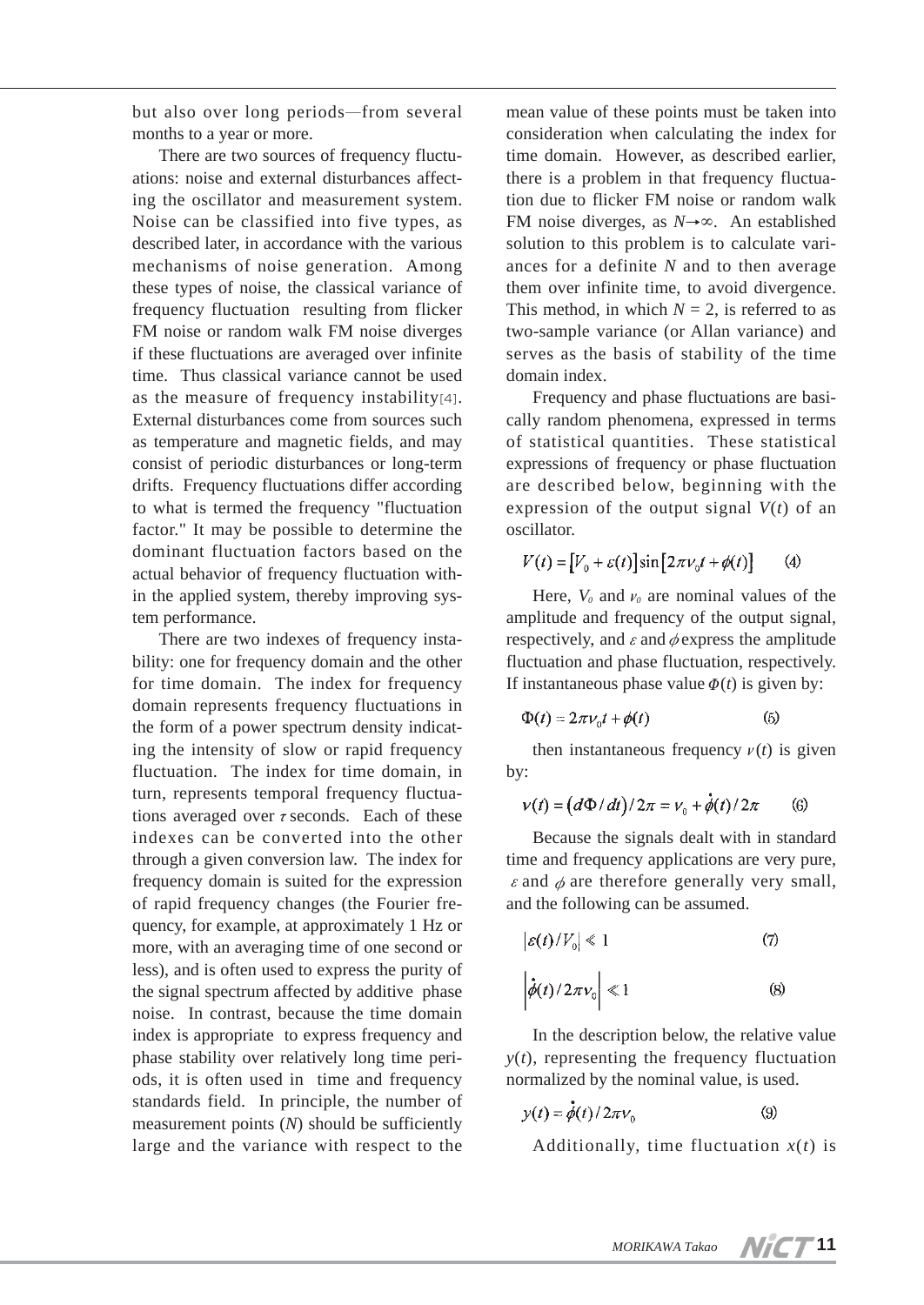defined as follows:

$$
x(t) = \phi(t)/2\pi\nu_0
$$
 (10)

The employed statistical quantity differs depending on whether fluctuations *y*(*t*) and  $x(t)$  are considered in time or frequency domain. When they are considered along the time axis, the variance or auto-correlation function  $R_{\nu}(\tau)$  is used as the basic quantity.

$$
R_{y}(\tau) = \lim_{T \to \infty} \frac{1}{T} \int_{0}^{T} y(t) y(t+\tau) dt = \langle y(t) y(t+\tau) \rangle \quad (11)
$$

Here  $\langle \rangle$  expresses averaging over infinite time. On the other hand, when the fluctuations are considered along the frequency axis, the power spectrum density  $S_y(f)$  is taken as the basic quantity. This is calculated by averaging the squares of  $y(t, f, \Delta f)$  obtained by passing  $y(t)$  through a narrow (*f to f*+ $\Delta f$ ) bandpass filter and converting to a unit bandwidth.

$$
S_{y}(f) = \lim_{\Delta f \to 0} \frac{1}{\Delta f} \left\langle y(t, f, \Delta f)^{2} \right\rangle \tag{12}
$$

As is well known,  $R_{\nu}(\tau)$  and  $S_{\nu}(f)$  are related by Wiener-Khintchine's equation.

$$
S_y(f) = 4 \int_0^\infty R_y(\tau) \cos(2\pi f \tau) d\tau
$$
 (13)  

$$
R_y(\tau) = \int_0^\infty S_y(f) \sin(2\pi f \tau) df
$$
 (14)

Here,  $S_y(f)$  is a one-sided spectrum density defined within 0≤*f*≤∞. Equations (9) and (10) provide the relation between  $S_y(f)$  and phase and time fluctuations  $S_\phi(f)$  and  $S_x(f)$  as follows.

$$
S_y(f) = \omega^2 S_x(f) = (f/\nu_0)^2 S_{\phi}(f) \qquad (15)
$$

The RF spectrum  $S_{RF}(f)$  is obtained by observing the signals of Eq. (4) with a spectrum analyzer. When the requirements of Eqs. (7) and (8) are fulfilled, this value is related with  $S_{\phi}(f)$  and expressed below as a side-band ratio *L*(*f*) to carrier wave level *C*.

$$
L(f) = S_{RF}(\nu_0 + f)_{PM} / C \approx S_{\phi}(f) / 2 \quad (16)
$$

*Sy*(*f*) can be expressed by a polynomial of Fourier frequency f as follows.

$$
S_{y}(f) = \sum_{\alpha=-2}^{2} h_{\alpha} f^{\alpha}
$$
 (17)

In this equation,  $\alpha = 2$  indicates white PM noise,  $\alpha = 1$  is flicker PM noise,  $\alpha = 0$  is white FM noise,  $\alpha = -1$  is flicker FM noise, and  $\alpha =$ –2 is random walk noise.

White PM noise having the largest**α** becomes dominant when *f* is sufficiently large. This is caused by the additive noise that always overlaps signals generated with the oscillator. The additive noise in the low-frequency region of electromagnetic wave (including microwaves) is thermal noise *kT*, while it is quantum noise  $h\nu_0$  in the optical frequency region. The form of the power spectrum density is  $kTf^2/v_0^2$  or  $hv_0f^2/v_0^2P$  depending on individual noise properties[5], where *P* is the output power of the oscillator,  $\nu_0$  the oscillator frequency, and *h* Planck's constant.

Flicker PM noise is produced by phase modulation by flicker noise[4] due to the nonlinearity of circuit devices (those constituting amplifiers, for example).

White FM noise is included in both active and passive frequency standards. Because white FM noise is produced by disturbed oscillation due to noise in the oscillator loop within the oscillator (active standards), its amplitude depends on the oscillator Q value, which represents the sharpness of oscillation. If the half-width of the oscillator spectrum is  $\Delta v$ , then  $Q = v_0/\Delta v$ . The power spectrum density<sup>[5]</sup> is given by  $kT/PQ^2$  in the microwave standard (masers and the like) and  $h\nu_0$ /*PQ*<sup>2</sup> in the optical-frequency standard (lasers and the like). In the microwave standards, since the spectrum width of the atomic transition line determines the loop bandwidth of the oscillator, *Q* is given as the spectrum *Q* of the atomic transition line. Meanwhile, in optical frequency standards, since the resonator *Q* is generally larger than the spectrum *Q* of the atomic transition line, the resonator *Q* determines the loop bandwidth. In the passive frequency standard, white FM noise is produced, as the frequency control loop is disturbed by noise intrinsic to the detection of resonance.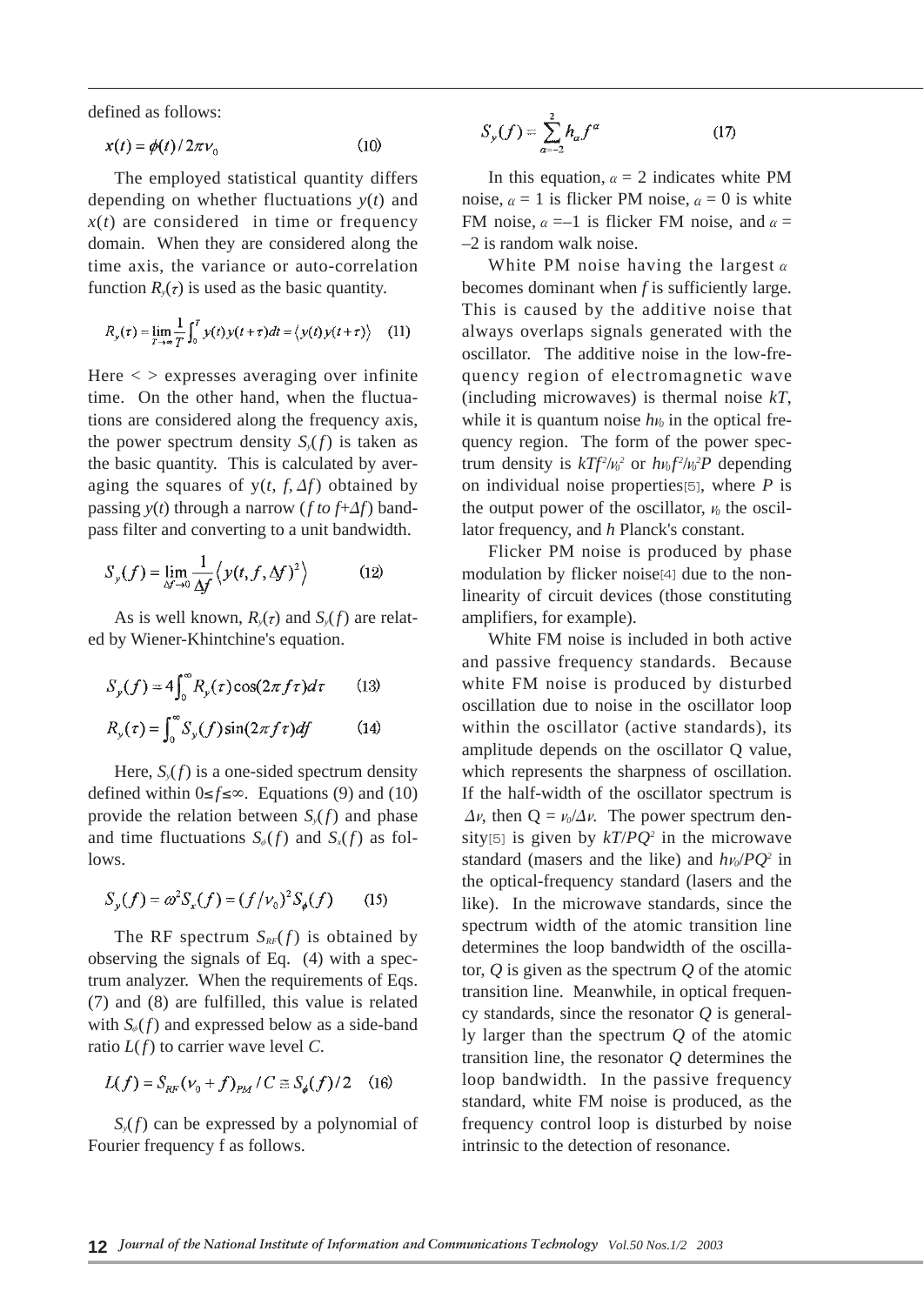Flicker FM noise and random walk noise are factors limiting the long-term stability of all frequency standards. These types of noise are also present in quartz resonators, in which the flicker noise level is proportional to *1*/*Q4* , where *Q* is resonator *Q*. Flicker frequency noise and random walk noise are also produced in electronic circuits and frequency standards, depending on environmental conditions[5].

In actual frequency measurement, instantaneous frequency  $y(t)$  is not measured, while frequency  $\bar{v}_k$  (frequency averaged over frequency counter gate time or phase measurement averaging time  $\tau$ ), is measured.

$$
\overline{y}_k = \frac{1}{\tau} \int_{t_k}^{t_k + \tau} y(t)dt = \left[ \phi(t_k + \tau) - \phi(t_k) \right] / 2\pi \nu_0
$$

$$
= \left[ x(t_k + \tau) - x(t_k) \right] / \tau \qquad (18)
$$

Variance  $s^2$  of time series data of  $\bar{y}_k$ , which is obtained by *N* instances of measurement of τ-second average frequency at measurement intervals of *T* seconds, is an index representing the magnitude of fluctuation of  $\bar{y}_k$ .

$$
s^{2} = \frac{1}{N-1} \sum_{n=1}^{N} \left( \bar{y}_{n} - \frac{1}{N} \sum_{k=1}^{N} \bar{y}_{k} \right)
$$
(19)

Although the above equation expresses an often-used classical unbiased variance, the terms for flicker FM noise and random walk noise diverge when averaged over infinite time as  $N \rightarrow \infty$ , and the magnitude of variance varies with measurement time and sampling methods in measurement over a definite period of time. Thus the above index is not an appropriate index of signal frequency instability. This problem was studied in the 1960s by Allan, Barnes, and others, and the variance expressed by the following equation was defined as a frequency instability index for time domain.

$$
\left\langle \sigma_{\mathcal{Y}}^2(N,T,\tau) \right\rangle = \left\langle \frac{1}{N-1} \sum_{n=1}^N \left( \overline{\mathcal{Y}}_n - \frac{1}{N} \sum_{k=1}^N \overline{\mathcal{Y}}_k \right) \right\rangle \qquad (20)
$$

Although Eq. (19) is similar to Eq. (20), there is a fundamental difference between the two. Equation (19) assumes that the variance averaged over infinite time is provided as *N*→ ∞, whereas Eq. (20) defines a sample variance for a definite time range *NT* and avoids the divergence between flicker FM noise and random walk noise by averaging them over infinite time. Particularly when  $T = \tau$  at  $N = 2$ , the following simple equation (referred to as the Allan variance or as two-sample variance) is given.

$$
\sigma_{y}^{2}(\tau) = \left\langle \left(\overline{y}_{i+1} - \overline{y}_{i}\right)^{2} / 2 \right\rangle \tag{21}
$$

*Relationship between the measures for frequency instability Table 1*

|                                                                                            |                                                                                               | (f <sub>i</sub> measurement band width)                                                          |
|--------------------------------------------------------------------------------------------|-----------------------------------------------------------------------------------------------|--------------------------------------------------------------------------------------------------|
|                                                                                            | $\sigma_v^2(\tau)$ [N = 2, T = $\tau$ ]                                                       | $\langle \sigma_v^2(N,\tau,\tau) \rangle$                                                        |
| $f \circ P M$ noise<br>$S_{y}(f) = h_2 f^2$ $2\pi f_h \tau >> 1$                           | $h_2 \frac{3f_h}{(2\pi\tau)^2}$                                                               | $h_2 \frac{N+1}{N(2\pi)^2} \cdot \frac{2f_h}{r^2}$                                               |
| $f$ <sup>-1</sup> PM noise<br>$S_{v}(f) = h_1 f$<br>$2\pi f_k \tau >> 1$ $2\pi f_k T >> 1$ | $h_1 \frac{1}{(2\pi\tau)^2} \left\{ 3 \left[ 2 + \ln(2\pi f_h \tau) \right] - \ln 2 \right\}$ | $h_1 \frac{2(N+1)}{N(2\pi\tau)^2} \left[ 2 + \ln(2\pi f_h \tau) - \frac{\ln N}{N^2 - 1} \right]$ |
| $f$ <sup><math>q</math></sup> $F$ M noise<br>$S_v(f) = h_0$                                | $h_0 \frac{1}{2} \tau^{-1}$                                                                   | $h_0 \frac{1}{2} \tau^{-1}$                                                                      |
| $f$ <sup>-IFM</sup> noise<br>$S_v(f) = h_{-1}f^{-1}$                                       | $h_1$ . 2ln2                                                                                  | $h_{-1} \frac{N \ln N}{N-1}$                                                                     |
| $f$ - <sup>2</sup> $FM$ noise<br>$S_{y}(f) = h_{-2}f^{-2}$                                 | $h_{-2}$ $\frac{(2\pi)^2 \tau}{6}$                                                            | $h_{-2} \frac{(2\pi)^2 \tau}{12} N$                                                              |

Equations  $(21)$ ,  $(20)$ , and  $(17)$  have certain mathematical relationships, as shown in Table  $1^{(*6)}$ , and each may be substituted in the others. The Allan variance has proven extremely useful and is now widely employed.

The frequency instability of a practical frequency standard is affected by temperature fluctuations, external noise, and external disturbances, in addition to the abovementioned noise. For example, if the temperature of the laboratory changes periodically due to the effects of air conditioning, the oscillator frequency may vary. Now suppose that a hydrogen maser with  $\tau$ <sup>-1/2</sup> property operates in a laboratory room and that room temperature changes at intervals of  $T_m$  induces the maser frequency fluctuation at intervals of  $T_m$ through cavity pulling effect. As a result, the maser stability presents a pattern in which the  $\tau$ <sup>-1/2</sup> curve features a bump at around  $\tau$  of  $T_m/2$ . If such a pattern is recognized, frequency

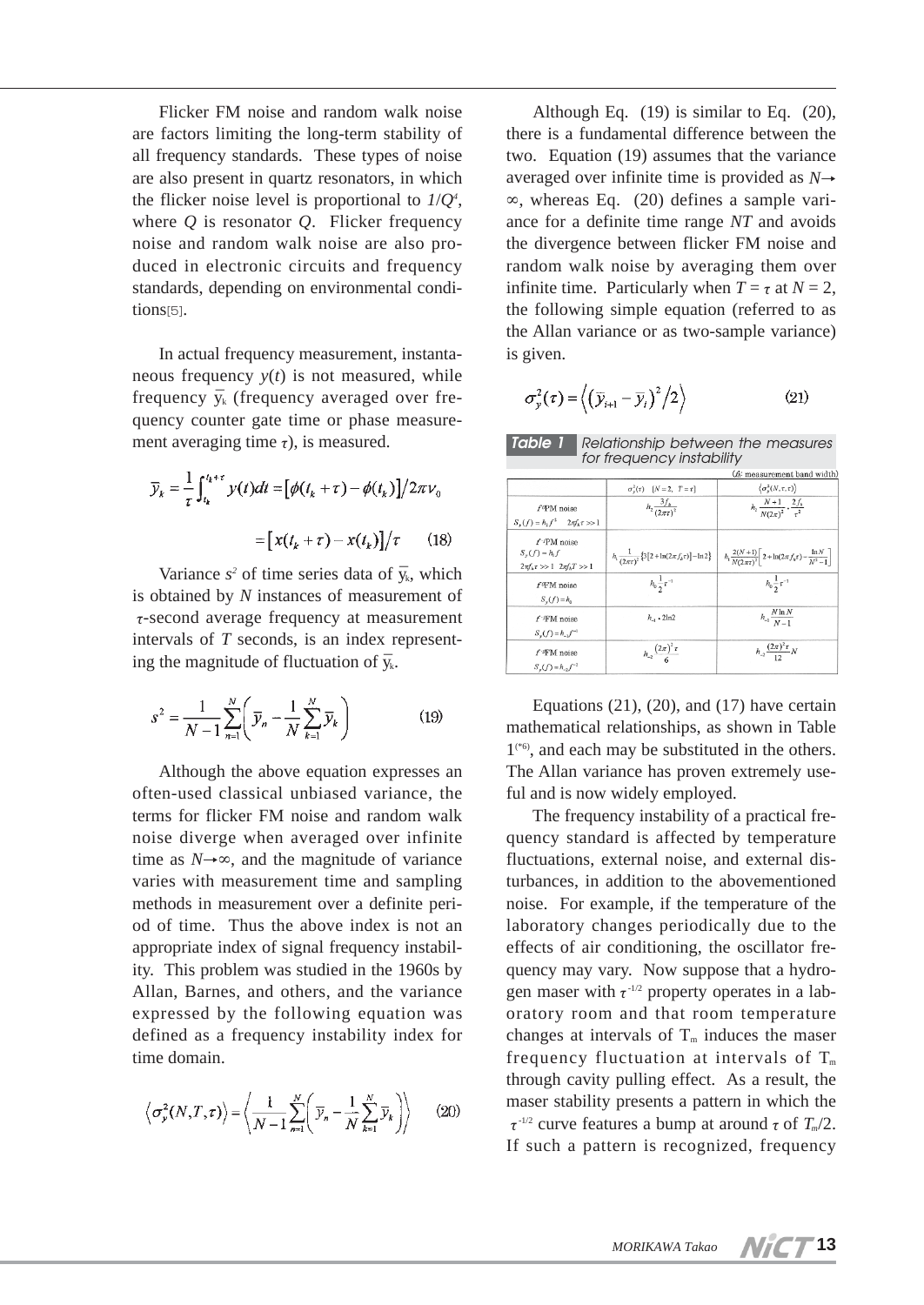instability can be improved by reducing roomtemperature fluctuations or improving the temperature properties of the maser itself. Meanwhile, a simple calculation shows that  $\sigma$ <sub>*y*</sub> (τ) is proportional to  $\tau$  if the output frequency of the oscillator drifts with temperature.

While the Allan variance serves as a very useful, widely adopted index, white PM noise and flicker PM noise both feature  $\tau^2$  forms and thus cannot be distinguished from each other. To solve this problem, a modified Allan variance Mod  $\sigma_y^2(\tau)$  has been proposed[7]. This Mod  $\sigma_y^2(\tau)$  is defined as follows.

Mod 
$$
\sigma_y^2(\tau) = \frac{1}{2} \left\langle \left( \frac{1}{n} \sum_{j=1}^n (\overline{y}_{j+n} - \overline{y}_j) \right)^2 \right\rangle
$$
 (22)  

$$
\overline{y}_{j+n} = \frac{1}{\tau} \int_{t_0 + (j+n)\tau_0}^{t_0 + (j+2n)\tau_0} y(t') dt'
$$
 (23a)

$$
\overline{\mathcal{Y}}_j = \frac{1}{\tau} \int_{t_0 + j\tau_0}^{t_0 + (j+n)\tau_0} y(t')dt'
$$
 (23b)

where  $\tau = n\tau_0$  and  $\tau_0$  is constant and *n* is proportional to  $\tau$ . For white PM noise, Mod  $\sigma_y^2(\tau)$  is proportional to  $\tau^2 n^{-1}$ . On the other hand, for flicker PM noise, it shows a  $\tau^2$  pattern when *n* is sufficiently large, allowing these two types of noise to be distinguished from each other.

In addition, indexes referred to as the time interval error (TIE) and the time variance have in recent years begun to be applied. This paper will introduce only definitions of these indexes below; please see Reference[8] for more details. Among other applications, the TIE index is also used in synchronization in digital communications networks, and is defined as follows.

#### $\text{TIE}(t, \tau) = x(t + \tau) - x(t) - \tau y(t, \tau)$  $(24a)$

$$
y(t,\tau) = \frac{1}{\tau} \int_{t-\tau}^{t} y(t')dt'
$$
 (24b)

TIE indicates the extent of the time difference produced in  $\tau$  seconds when two oscillator signals having the same frequency and time at *t*=0 are output. The statistically expected value of TIE is expressed by an Allan variance as follows.

$$
E\left[TE^{2}(t,\tau)\right] = 2\tau^{2}\sigma_{y}^{2}(\tau)
$$
 (25)

Time variance  $\sigma_x^2(\tau)$  is used as an index of network performance and is defined as follows:

$$
\sigma_x^2(\tau) = \frac{1}{3}\tau^2 \text{Mod } \sigma_y^2(\tau) \tag{26}
$$

### **3 Conclusions**

The time and frequency physical quantity pair is the most basic element used to describe natural phenomena. In addition, because it can be measured with far higher accuracy than the other remaining physical quantities, time and frequency plays a crucial role in many areas of modern science and technology. Consequently, a large number of high-performance time and frequency measurement devices are now available. This paper has briefly explained the basic concepts, accuracy and frequency instability, which are required to evaluate such measurement devices and the results they produce.

### *References*

- **1** Recommendation ITU-R TF.686-1 Glossary
- **2** International Organization for Standardization (ISO), "Guide to the expression of uncertainty in measurement", Geneva, Switzerland, 1993.
- **3** T. Morikawa, "Cesium primary frequency standard and its frequency accuracy", Review of the Communications Research Laboratory, Time scales and Frequency Standards Special Issue, pp.27-35, Vol.45, No.1/2, March/June 1999. ( in Japanese)